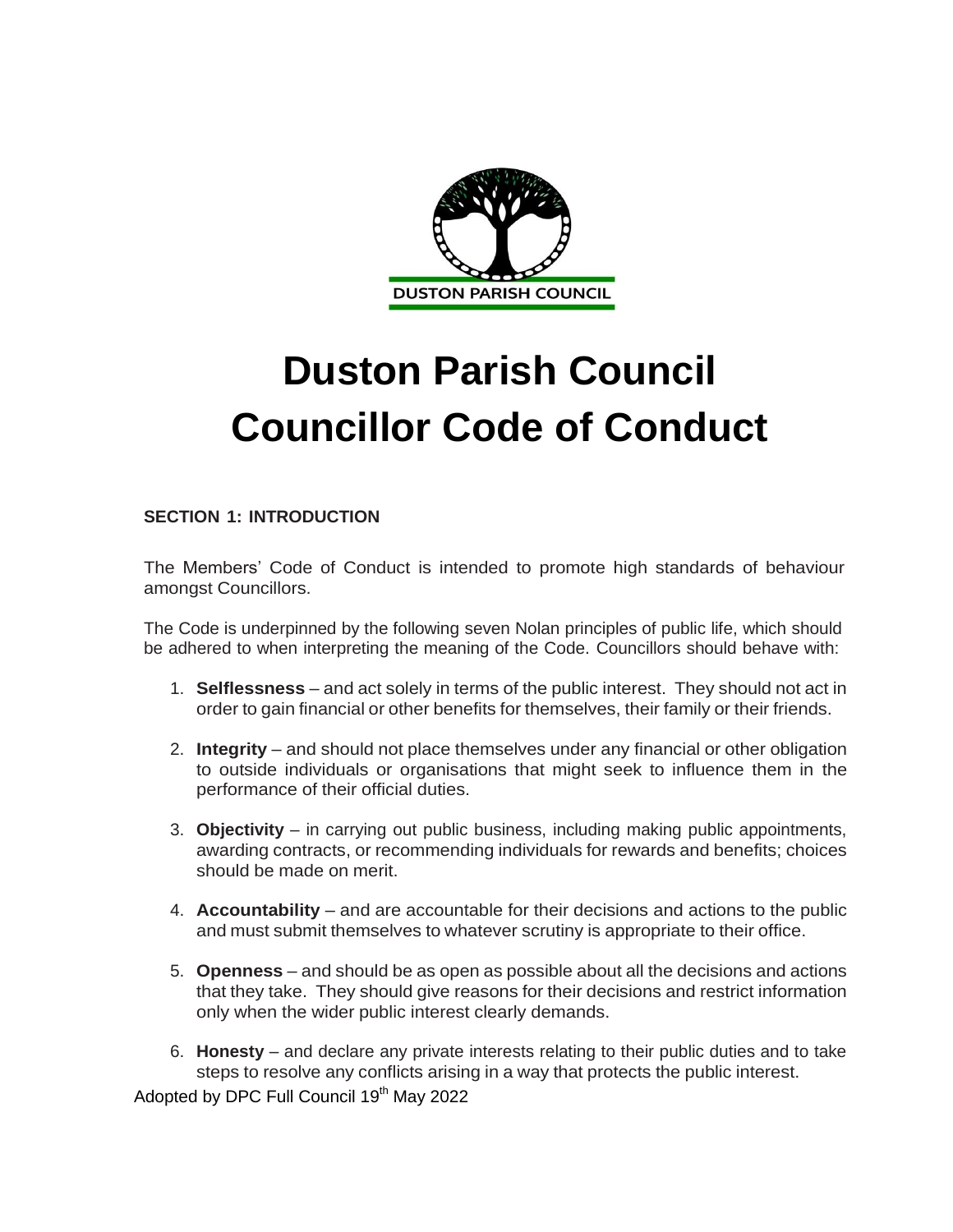7. **Leadership** – and should promote and support these principles by leadership and example.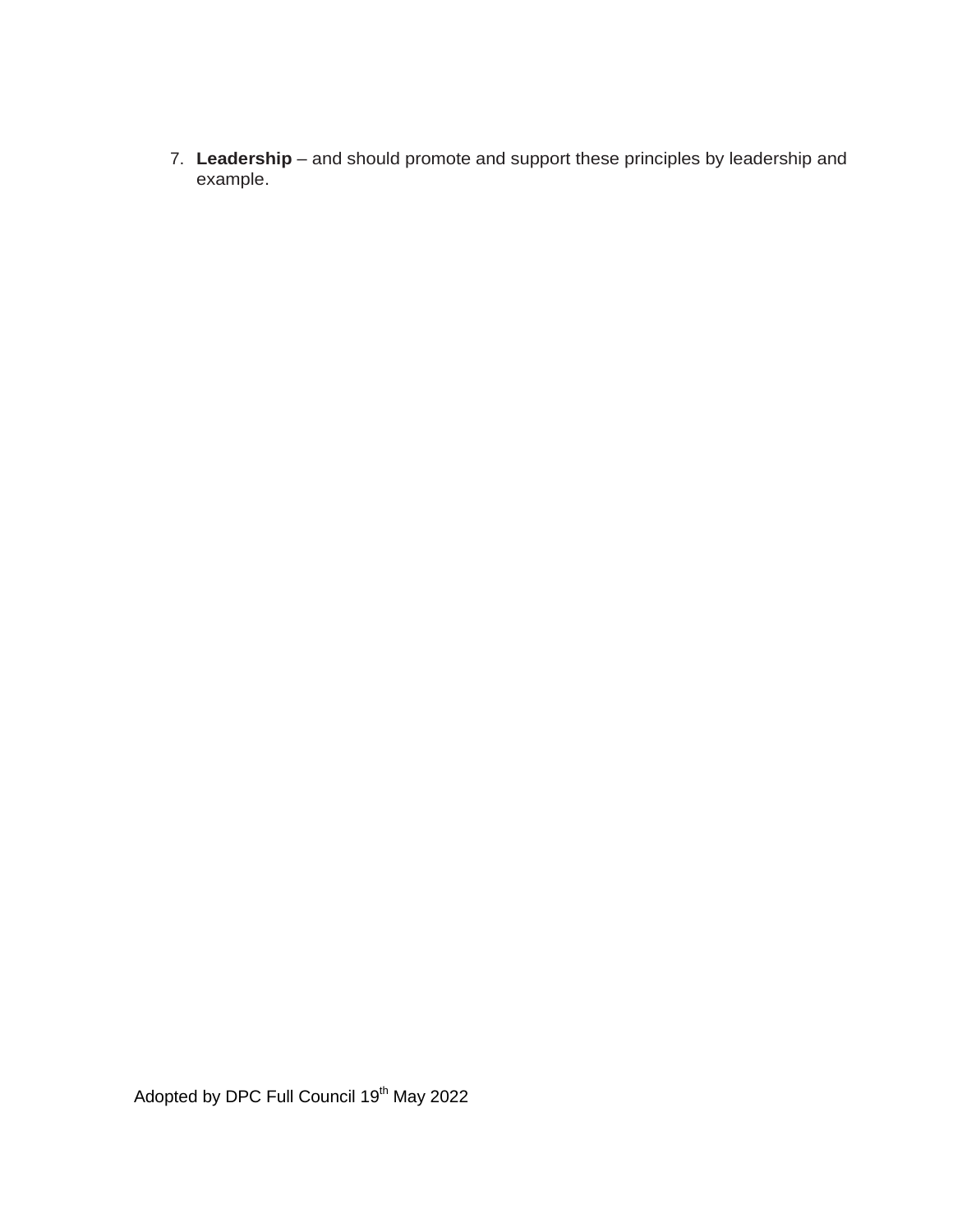# **SECTION 2: GENERAL PROVISIONS**

# **1. Introduction and Interpretation**

- 1.1 This Code applies to all members of the Council. It is your responsibility to comply with the provisions of this Code.
- 1.2 In this Code:
	- a) "the Council" refers to Duston Parish Council.
	- b) "Councillor" means any person being a Member of the Council.
	- c) "Meeting" means any meeting of:
		- the Council
		- any of the Council's committees, or sub-committees
		- any of the Council's advisory groups, working parties and panels.

#### **2. Scope**

2.1 This Code applies to you whenever you are acting in the capacity as a Member of the Council: not only when attending meetings. For example, it will also include but is not limited to Members' dealings with officers, Members' dealings with the public, when Members represent the Council on outside bodies, any statements made by a Member on behalf of the Council.

#### **3. General Obligations**

- 3.1 You must treat others with respect.
- 3.2 You must not do anything which may cause the Council to fall foul of UK equalities legislation.
- 3.3 You must not bully or intimidate any person or do anything which compromises the independence of those who work for the Council.
- 3.4 For the purposes of this paragraph, bullying is defined as: "offensive, intimidating,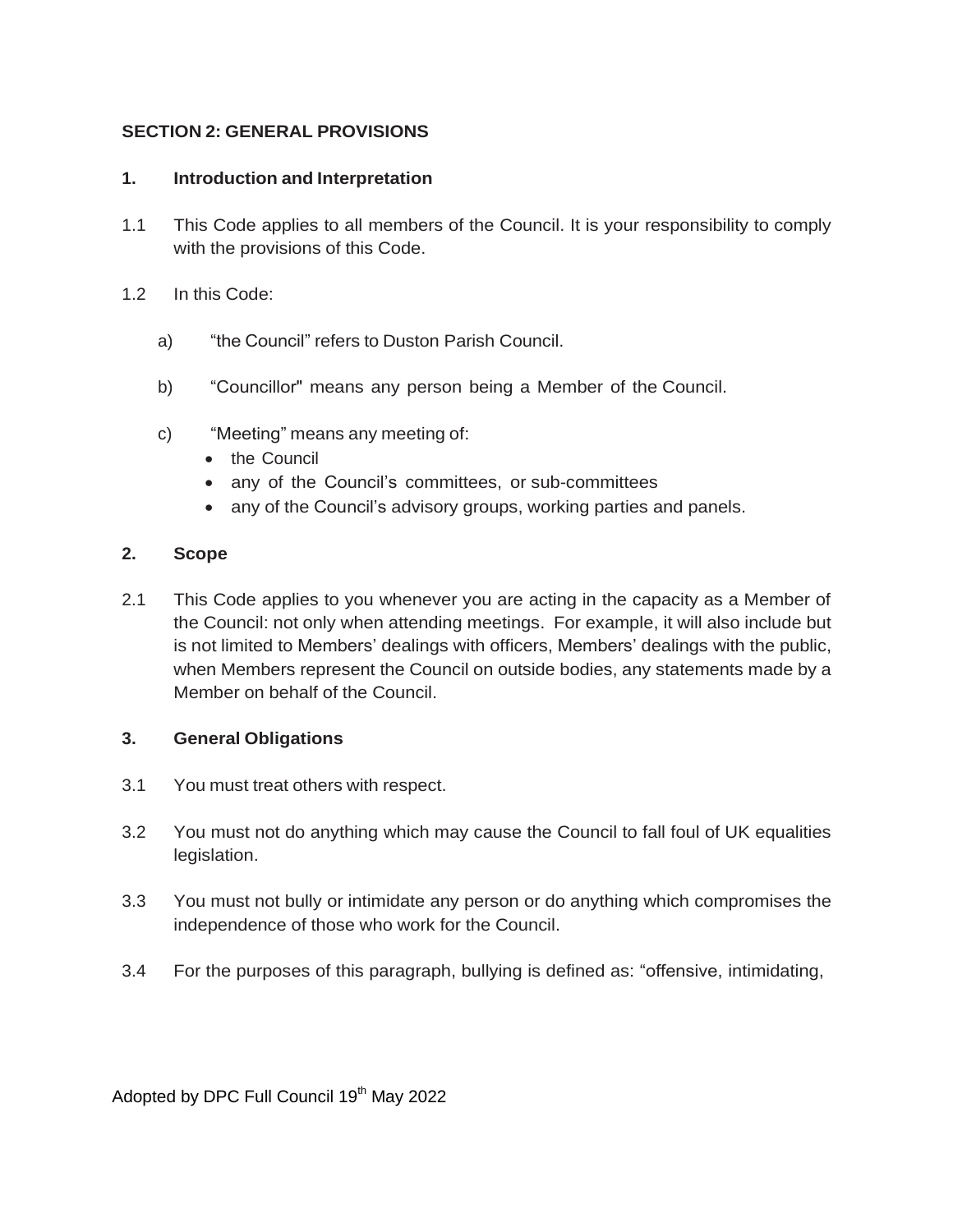malicious or insulting behaviour, an abuse or misuse of power through means that undermine, humiliate, denigrate or injure the recipient. Examples of bullying include, but are not limited to:

- spreading malicious rumours, or insulting someone by word or behaviour.
- copying communications that are critical about someone to others who do not need to know.
- ridiculing or demeaning someone picking on them or setting them up to fail.
- exclusion or victimization.
- unfair treatment.
- overbearing supervision or other misuse of power or position.
- unwelcome sexual advances touching, standing too close, display of offensive materials, asking for sexual favours, making decisions on the basis of sexual advances being accepted or rejected.
- making threats or comments about job security without foundation.
- deliberately undermining a competent worker by overloading and constant criticism.
- preventing individuals progressing by intentionally blocking promotion or training opportunities.
- 3.5 You must not intimidate or attempt to intimidate any person who is or may be:
	- a complainant;
	- a witness; or
	- involved in the administration of this Code.
- 3.6 You must not make trivial or malicious allegations against others.
- 3.7 You must not do anything which compromises or may compromise the impartiality of those who work for, or on behalf of, the Council.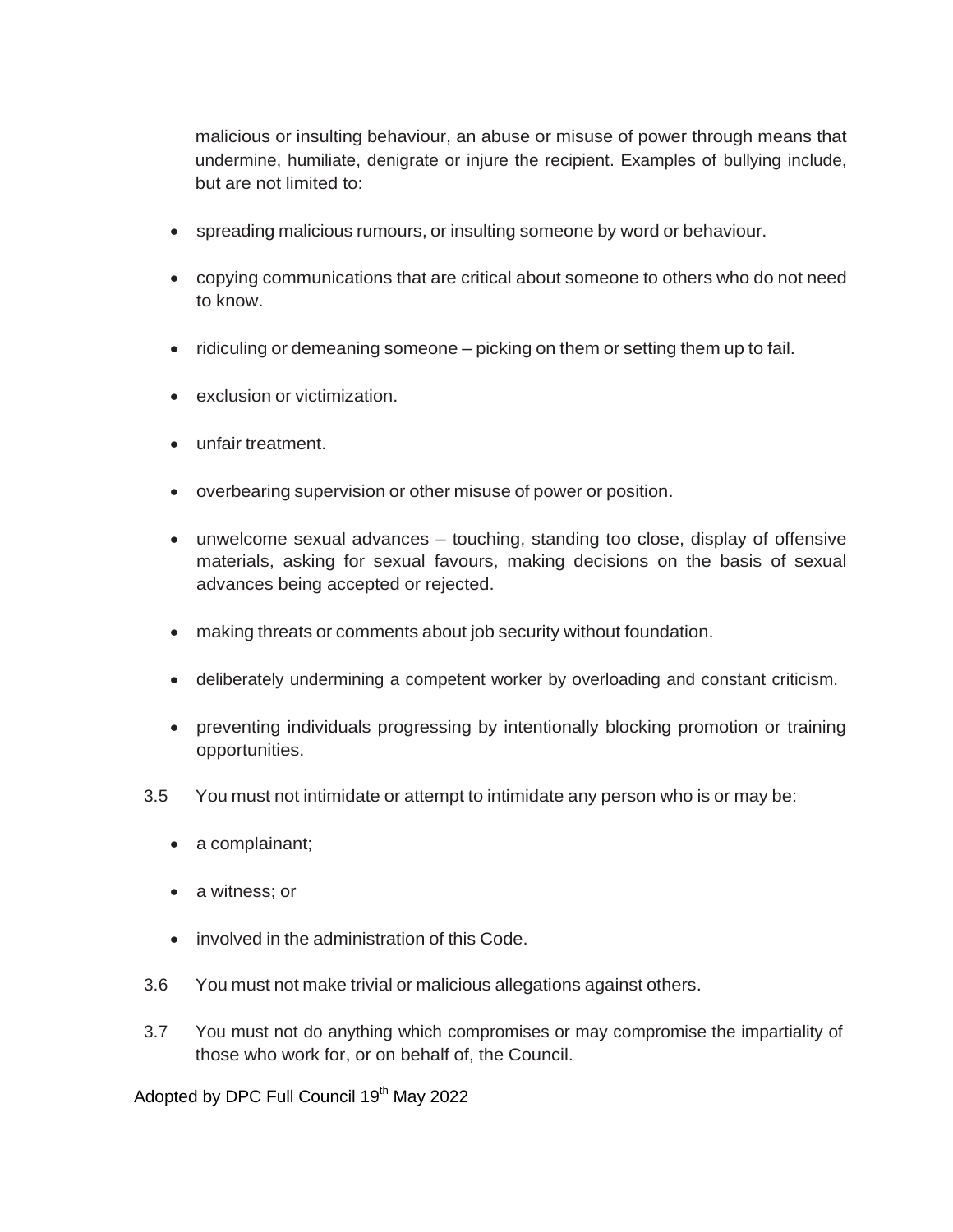- 3.8 You must not conduct yourself in a manner which could reasonably be regarded as bringing your office or the Council into disrepute.
- 3.9 You must not accept any gifts or hospitality that could be seen by the public as likely to influence your judgement in relation to any matter that you deal with in your official capacity.
- 3.10 You must not pass on information given to you in confidence by anyone, or information acquired by you which you believe, or ought reasonably to be aware, is of a confidential nature, unless:
	- you have the consent of a person authorised to give it
	- you are required by law to do so
	- the disclosure is made to a third party for the purpose of obtaining professional advice, provided that they agree not to pass on the information to any other person; or
	- the disclosure is:
		- o reasonable and in the public interest; and
		- o made in good faith and in compliance with the reasonable requirements of the Council.
- 3.11 You must not prevent another person from gaining access to information to which that person is entitled by law.
- 3.12 You must not use or attempt to use your position as a Councillor improperly to confer on, or secure for yourself or any other person, an advantage or disadvantage.
- 3.13 You must, when using, or authorising the use by others of, the resources of the Council:
	- act in accordance with the Council's reasonable requirements
	- ensure that such resources are not used improperly for political purposes (including party political purposes).
- 3.14 You must have regard to any Local Authority Code of Publicity made under the Local Government Act 1986.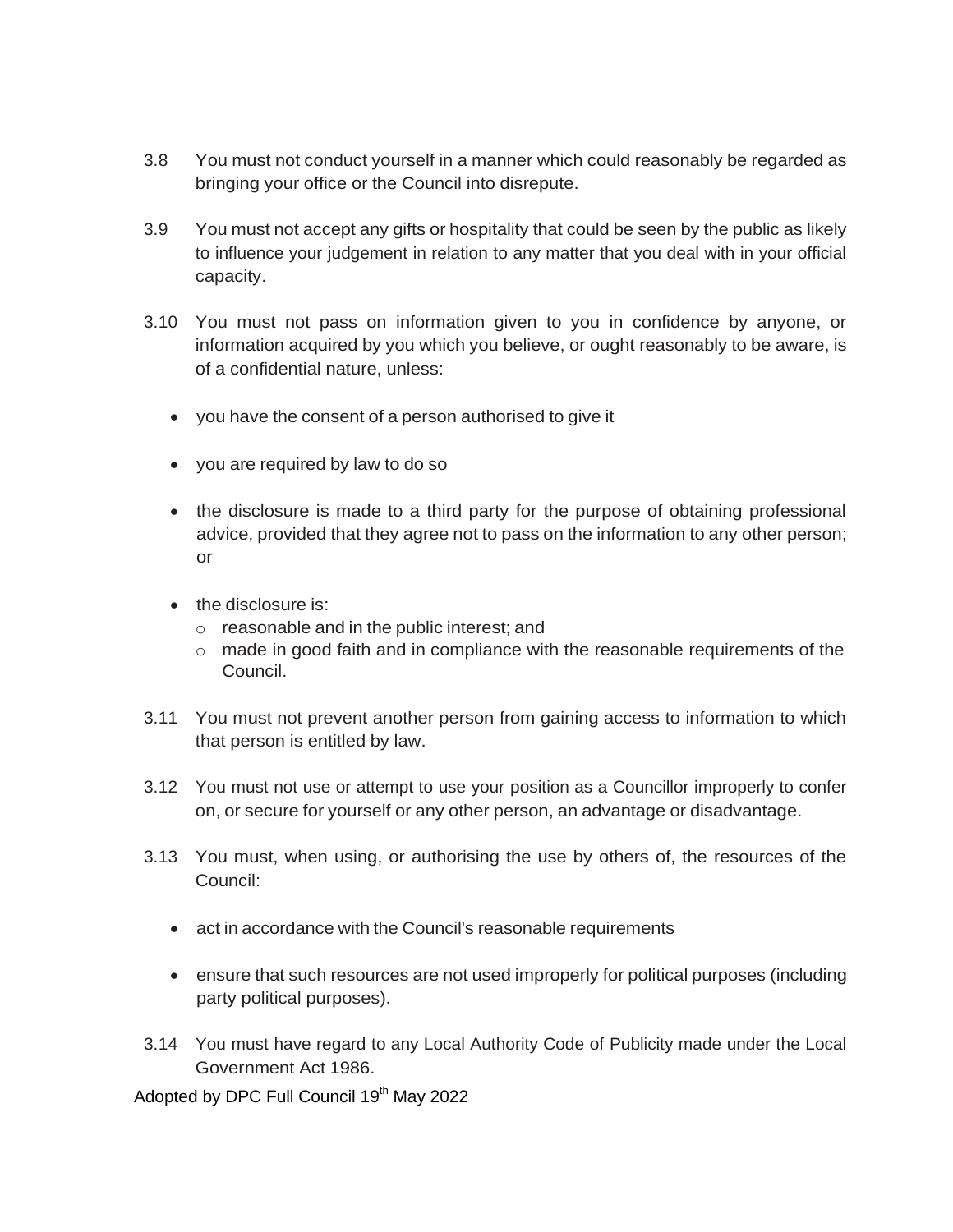- 3.15 You must comply with any formal standards investigation into your conduct or the conduct of another Councillor.
- 3.16 You must, when reaching decisions on any matter, have regard to any relevant advice provided to you by:
	- the Council's Responsible Finance Officer; or
	- the Council's Monitoring Officer
	- where that officer is acting in that role.
- 3.17 You must give reasons for all decisions in accordance with any statutory requirements and any reasonable additional requirements imposed by the Council.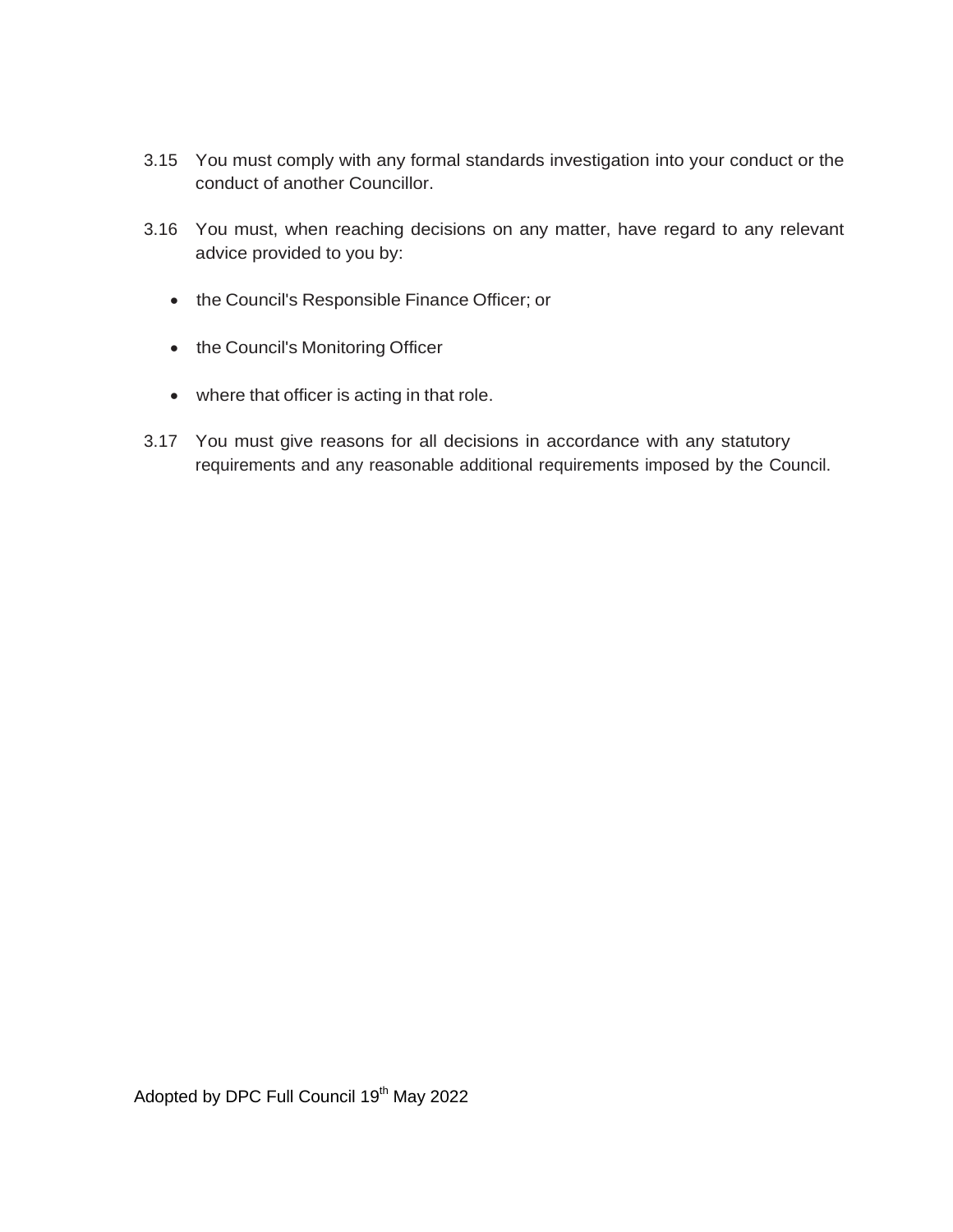#### **SECTION 3: INTERESTS**

#### **1. Registration of Interests**

- 1.1 Within 28 days of this Code being adopted by your Council or your election or appointment to office (where that is later) you must register with the Monitoring Officer the interests which fall within the categories set out in Appendix A (Disclosable Pecuniary Interests) and Appendix B (Other Registerable Interests).
- 1.2 You must ensure that your register of interests is kept up-to-date and within 28 days of becoming aware of any new interest in Appendix A or B, or of any change to a registered interest, notify the Monitoring Officer.

#### **2. Disclosable Pecuniary Interests**

2.1 Where a matter arises at a meeting in which you have an interest in Appendix A, you must declare the interest (unless it is sensitive - see section 5 below), not participate, or participate further, in any discussion or vote further on the matter and must not remain in the room unless granted a dispensation.

#### **3. Other registerable interests**

3.1 Where a matter arises at a meeting in which you have an interest in Appendix B, you must declare the interest. You may speak on the matter only if members of the public are also allowed to speak at the meeting but must not take part in any vote on the matter unless you have been granted a dispensation.

#### **4. Non-registerable interests**

- 4.1 Where a matter arises at a meeting which relates to your own financial interest (and is not a Disclosable Pecuniary Interest) or your own wellbeing or is otherwise to your advantage or relates to a financial interest or wellbeing or is otherwise to the advantage of a relative, friend or close associate, you must disclose the interest and not vote on the matter unless granted a dispensation. You may speak on the matter only if members of the public are also allowed to speak at the meeting.
- 4.2 Where a matter arises at a meeting which affects your own financial interest or a financial interest of a relative, friend, close associate or body covered by Appendix B you must disclose the interest;
- 4.3 Where the matter referred to in paragraph 4.2 affects the financial interest to a greater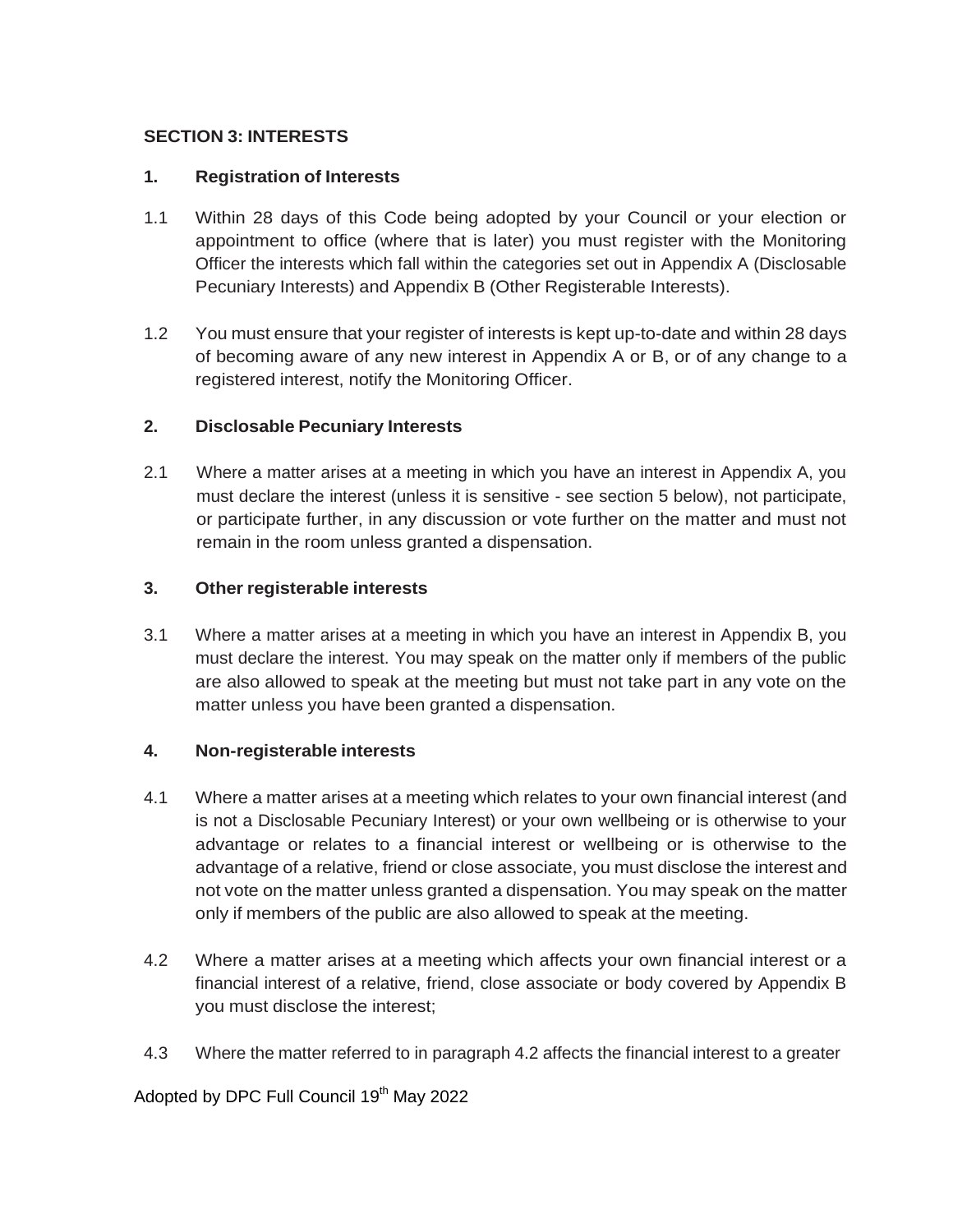extent than if affects the financial interests of the majority of inhabitants of the area affected by the decision and a reasonable member of the public knowing all the facts would believe that it would affect your view of the wider public interest, you must not vote on the matter unless granted a dispensation. You may speak on the matter only if members of the public are also allowed to speak at the meeting.

#### **5. Sensitive Interests**

5.1 Where you consider (and the Council's Monitoring Officer agrees) that the nature of a Disclosable Pecuniary Interest, or other interest is such that disclosure of the details of the interest could lead to you or a person connected with you being subject to intimidation or violence, it is a "sensitive interest" for the purposes of the Code. The details of the sensitive interest do not need to be disclosed to a meeting, although the fact that you have a sensitive interest must be disclosed.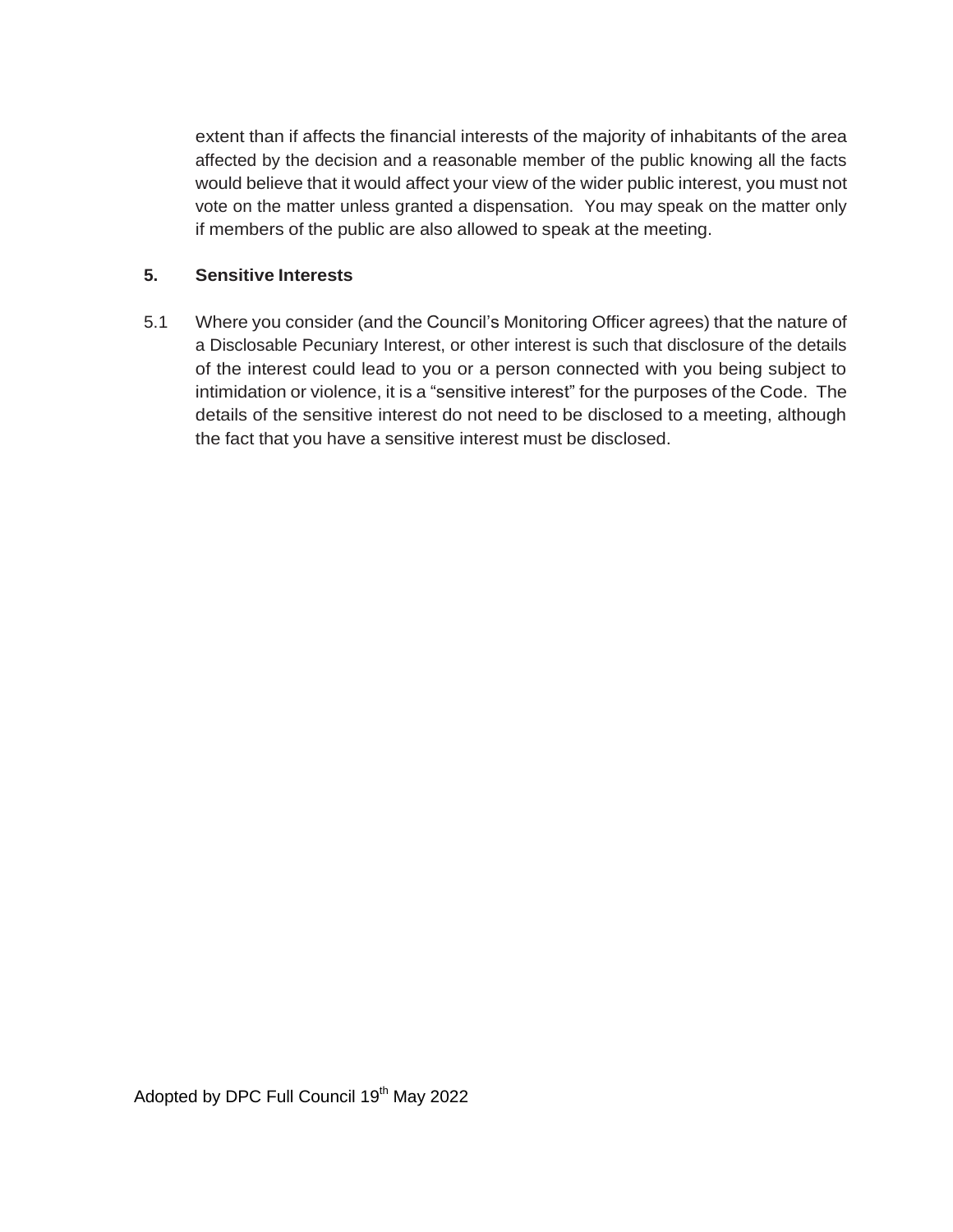# **APPENDIX A – DISCLOSABLE PECUNIARY INTERESTS**

- 1. Breaches of the rules relating to Disclosable Pecuniary Interests may lead to criminal sanctions being imposed.
- 2. You have a Disclosable Pecuniary Interest if it is of a description specified in regulations made by the Secretary of State and either:
	- 2.1 it is an interest of yours, or
	- 2.2 it is an interest of:
		- your spouse or civil partner
		- a person with whom you are living as husband and wife, or
		- a person with whom you are living as if you were civil partners
		- and you are aware that that other person has the interest.
- 3. Disclosable Pecuniary Interests are: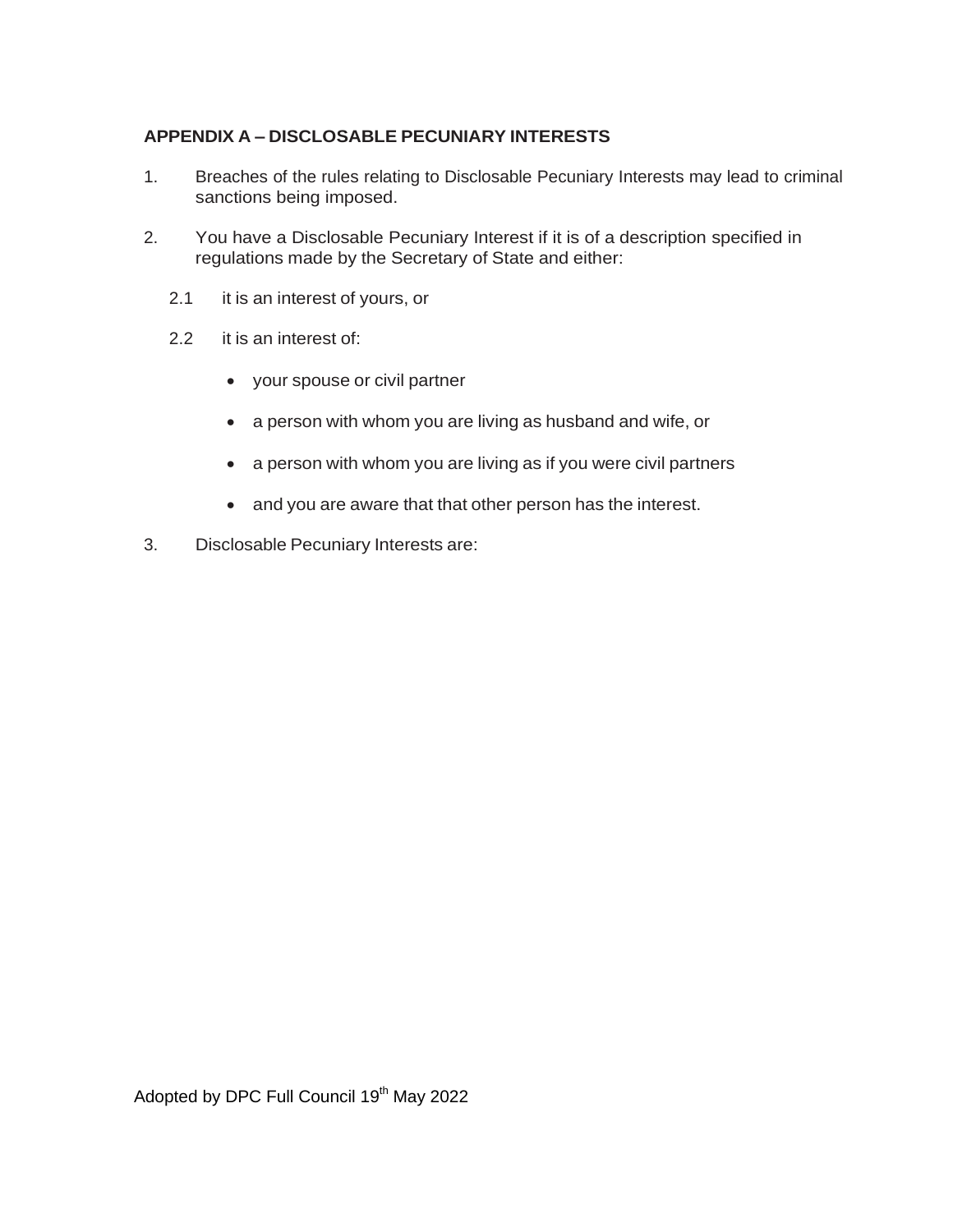| <b>Interest</b>            | <b>Description</b>                                                                                                                                                                                                                                                                                                                                                                                                           |
|----------------------------|------------------------------------------------------------------------------------------------------------------------------------------------------------------------------------------------------------------------------------------------------------------------------------------------------------------------------------------------------------------------------------------------------------------------------|
| Employment, office,        | Any employment, office, trade, profession or vocation carried on                                                                                                                                                                                                                                                                                                                                                             |
| trade, profession or       | by you for profit or gain.                                                                                                                                                                                                                                                                                                                                                                                                   |
| vocation                   |                                                                                                                                                                                                                                                                                                                                                                                                                              |
| Sponsorship                | Any payment or provision of any other financial benefit (other<br>than from the Council) made or provided within the relevant<br>period in respect of any expenses incurred by you in carrying<br>out duties as a Member, or towards your election expenses.<br>This includes any payment or financial benefit from a trade<br>union within the meaning of the Trade Union and Labour<br>Relations (Consolidation) Act 1992. |
| <b>Contracts</b>           | Any contract which is made between you (or a body in which<br>you have a beneficial interest) and the Council                                                                                                                                                                                                                                                                                                                |
|                            | (a) under which goods or services are to be provided or works<br>are to be executed; and                                                                                                                                                                                                                                                                                                                                     |
|                            | (b) which has not been fully discharged.                                                                                                                                                                                                                                                                                                                                                                                     |
| Land                       | Any beneficial interest in land which is within the area of the<br>Council.                                                                                                                                                                                                                                                                                                                                                  |
| <b>Licences</b>            | Any licence (alone or jointly with others) to occupy land in the<br>area of the Council for a month or longer.                                                                                                                                                                                                                                                                                                               |
| <b>Corporate tenancies</b> | Any tenancy where (to your knowledge)                                                                                                                                                                                                                                                                                                                                                                                        |
|                            | (a) the landlord is the Council; and<br>(b) the tenant is a body in which you have a beneficial interest.                                                                                                                                                                                                                                                                                                                    |
|                            |                                                                                                                                                                                                                                                                                                                                                                                                                              |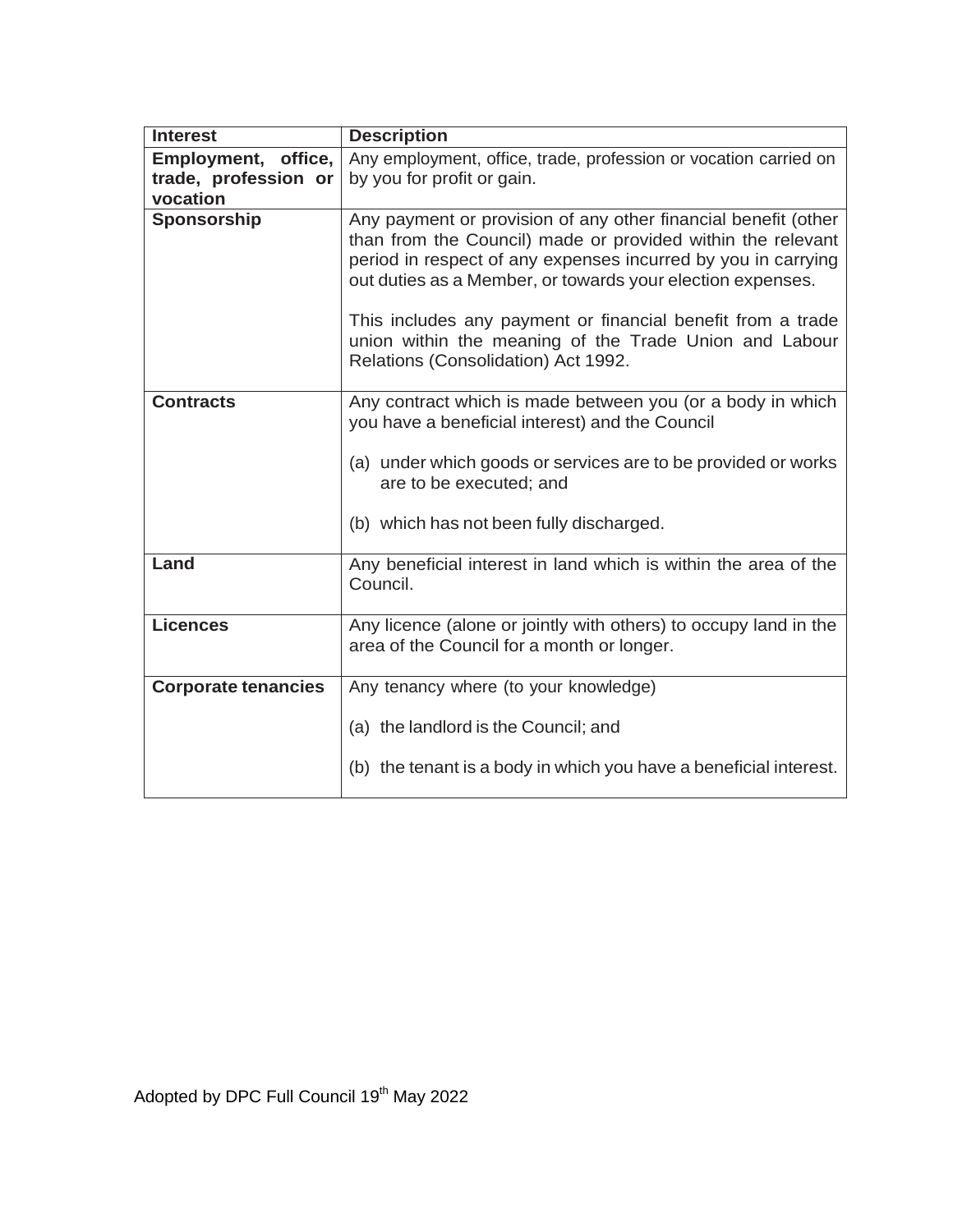| Any beneficial interest in securities of a body where:                                                                                                                                                                                              |
|-----------------------------------------------------------------------------------------------------------------------------------------------------------------------------------------------------------------------------------------------------|
| that body (to your knowledge) has a place of business or<br>(a)<br>land in the area of the Council; and                                                                                                                                             |
| either<br>(b)                                                                                                                                                                                                                                       |
| the total nominal value of the securities exceeds £25,000<br>(1)<br>or one hundredth of the total issued share capital of that<br>body; or                                                                                                          |
| (ii) where the share capital of that body is of more than one<br>class, the total nominal value of the shares of any one<br>class in which you have a beneficial interest exceeds one<br>hundredth of the total issued share capital of that class. |
|                                                                                                                                                                                                                                                     |

*"body in which the relevant person has a beneficial interest" means a firm in which the relevant person is a partner or a body corporate of which the relevant person is a director, or in the securities of which the relevant person has a beneficial interest;*

*"director" includes a member of the committee of management of a registered society within the meaning given by section 1(1) of the co-operative and community benefit Societies Act 2014, other than a society registered as a credit union.*

*"land" excludes an easement, servitude, interest or right in or over land which does not carry* with it a right for the relevant person (alone or jointly with another) to occupy the land or to *receive income;*

*"securities" means shares, debentures, debenture stock, loan stock, bonds, units of a collective investment scheme within the meaning of the Financial Services and Markets Act 2000 and other securities of any description, other than money deposited with a building society.*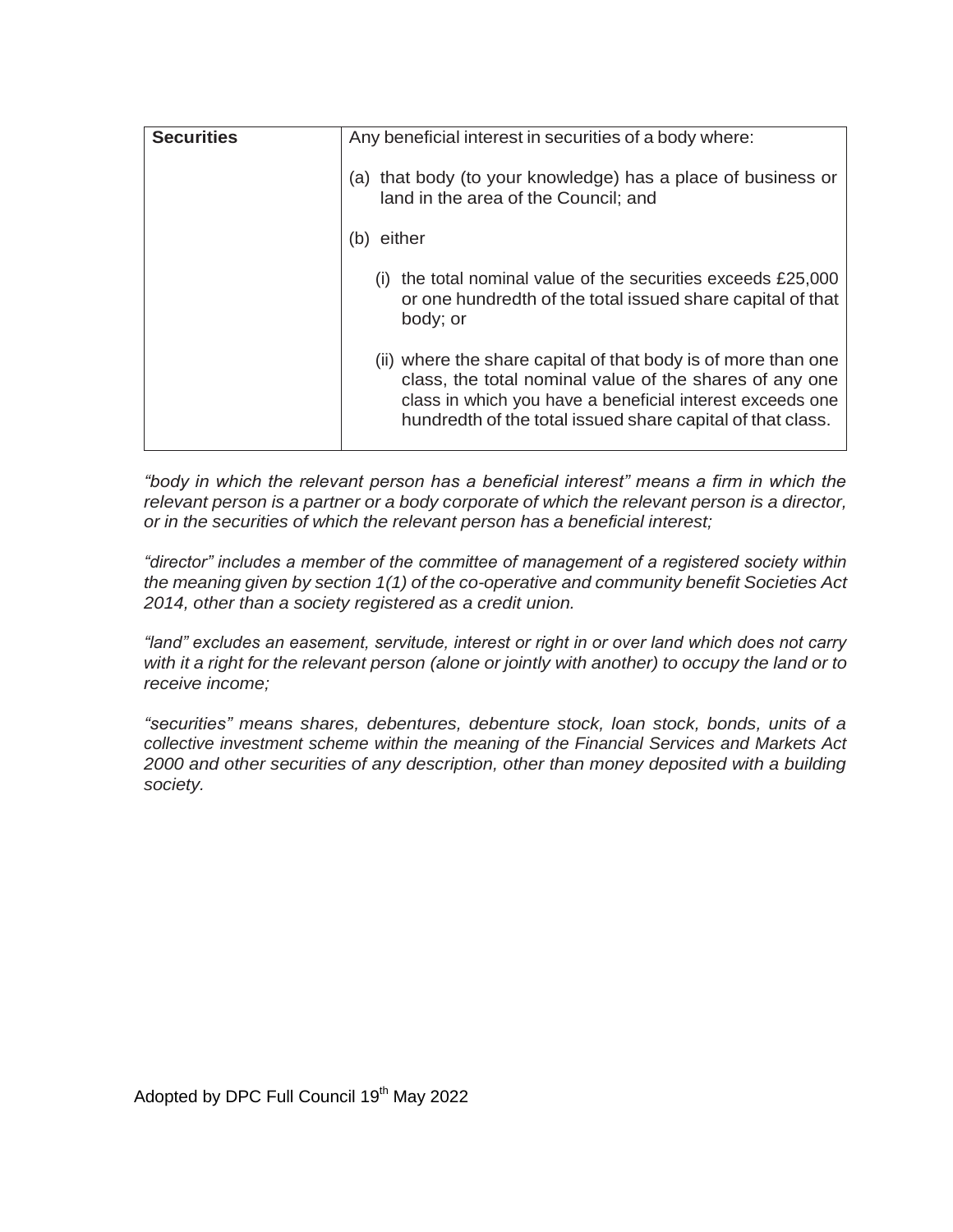# **APPENDIX B - OTHER REGISTERABLE INTERESTS**

- 1. Any body of which you are in a position of general control or management and to which you are appointed or nominated by the Council;
- 2. Any body
	- exercising functions of a public nature;
	- directed to charitable purposes; or
	- one of whose principal purposes includes the influence of public opinion or policy (including any political part or trade union) of which you are a member or in a position of general control or management;
- 3. Any gifts or hospitality worth more than an estimated value of £10 which you have received by virtue of your office, or a series of gifts or hospitality, from the same source within any 12-month period which together are worth more than an estimated value of £10.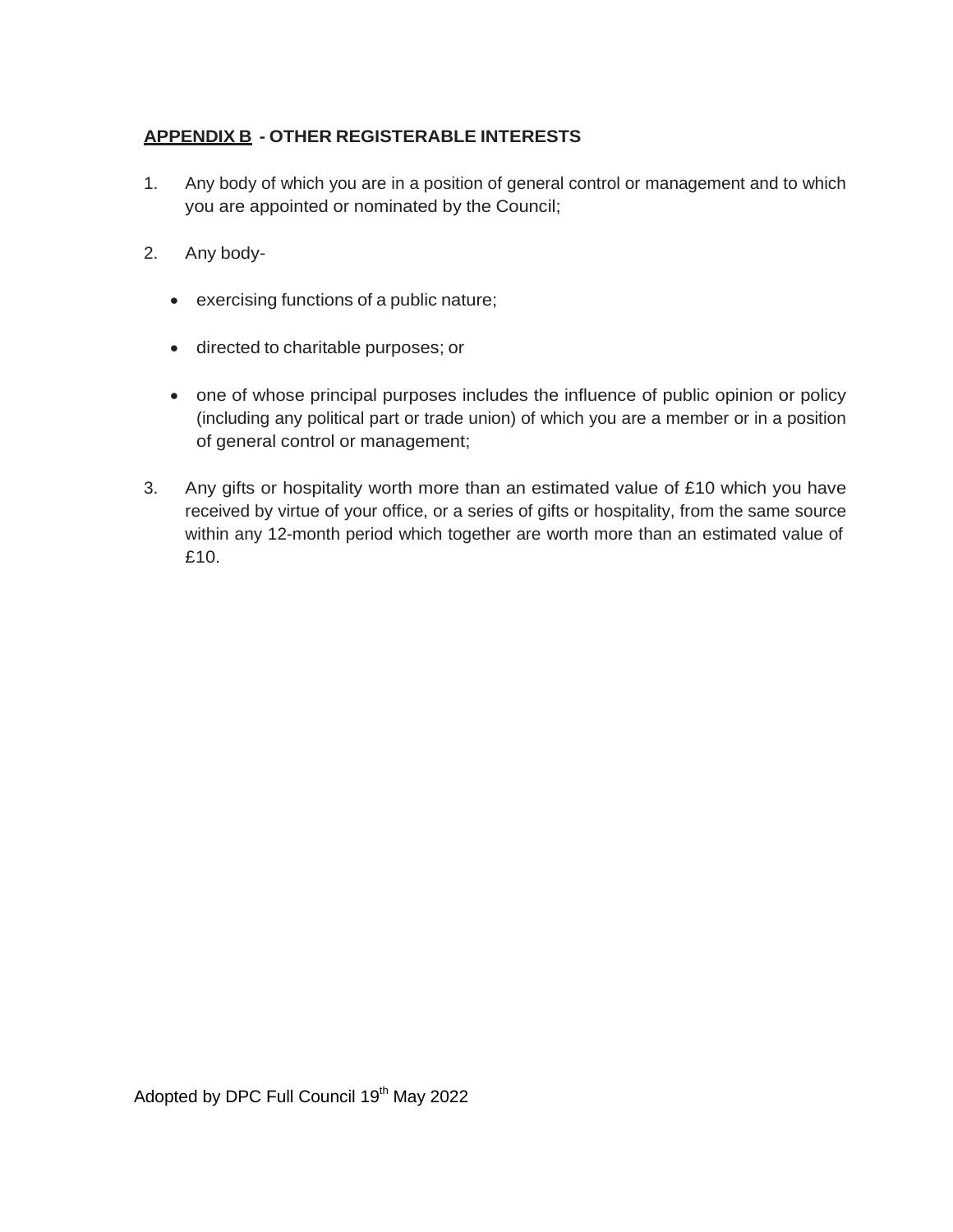# **PART 2: GIFTS AND HOSPITALITY OFFERED TO COUNCILLORS**

#### **1. General Principals**

- 1.1 Councillors should treat with caution any offer of a gift, favour or hospitality that is made to them. Whilst the person or organisation making the offer may be doing so entirely without expectation of gain, the public may see it differently if that person or organisation is doing business, or seeking to do business with the Council. Councillors should ask themselves "Would I have been given this if I was not on the Council?"
- 1.2 It is essential that any suggestion of improper influence should be avoided. When receiving offers of gifts and hospitality, Councillors should be particularly sensitive as to their timing in relation to decisions which the Council may be taking. For example, hospitality must not be accepted knowingly from interested parties during the tendering period of a contract, or whilst an application for planning permission or some other kind of permission/decision is being considered by the Council.
- 1.3 Councillors may come into contact with individuals seeking to enhance the prospects of their business. Sometimes suppliers (or potential suppliers/tenderers for services) make approaches to Councillors with a view to demonstrating a particular product or service. In order to avoid suspicion of unhealthy influence, Councillors should ensure that such offers are advised to appropriate officers.
- 1.4 As with all other aspects of this Code, Councillors should be confident that whatever they do should be seen to be an example to the community of proper conduct and behaviour.

# **2. Registering Gifts and Hospitality**

- 2.1 This Code of Conduct sets out the requirement for Councillors to register the receipt of any gift or hospitality worth £10 or over that they receive in connection with their official duties as a Councillor. If in doubt as to the value, the Councillor should register the offer anyway. An accumulation of gifts from the same source over a short period that adds up to £10 or more should also be registered. The Member must register the gift or hospitality and its source by completing a written declaration within 28 days of receiving it.
- Adopted by DPC Full Council 19<sup>th</sup> May 2022 2.2 The Council will maintain a register of gifts and hospitality received by Councillors where the value is £10 or more in value. The register is maintained by the Council's Proper Officer on behalf of the Monitoring Officer. Members should immediately notify the Proper Officer of any such gifts or hospitality received and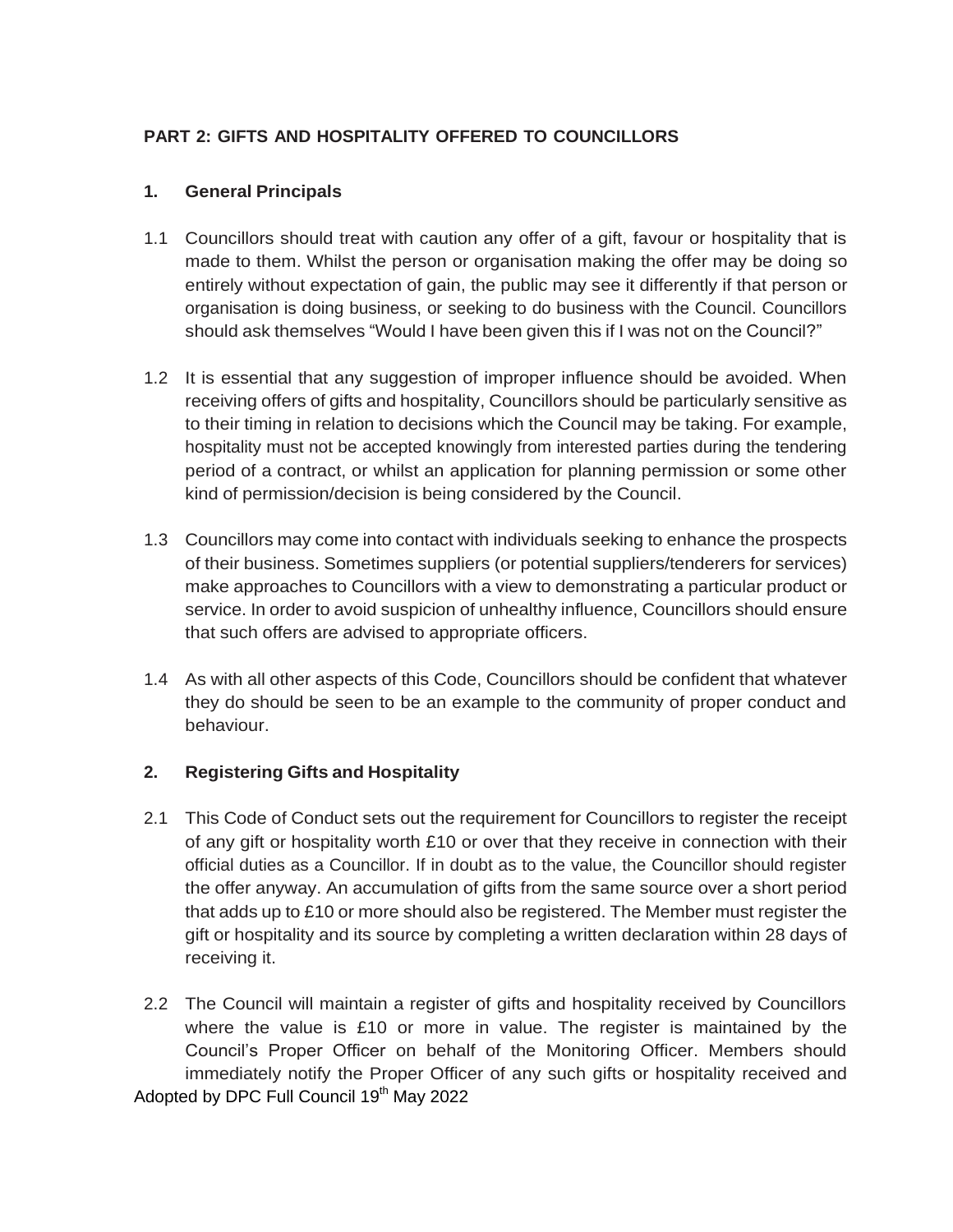enter the relevant details in the register. The register will be made available to the public via the Council's web site. It will be updated at least quarterly.

2.3 Councillors do not need to register gifts and hospitality that are not related to their role as a Councillor.